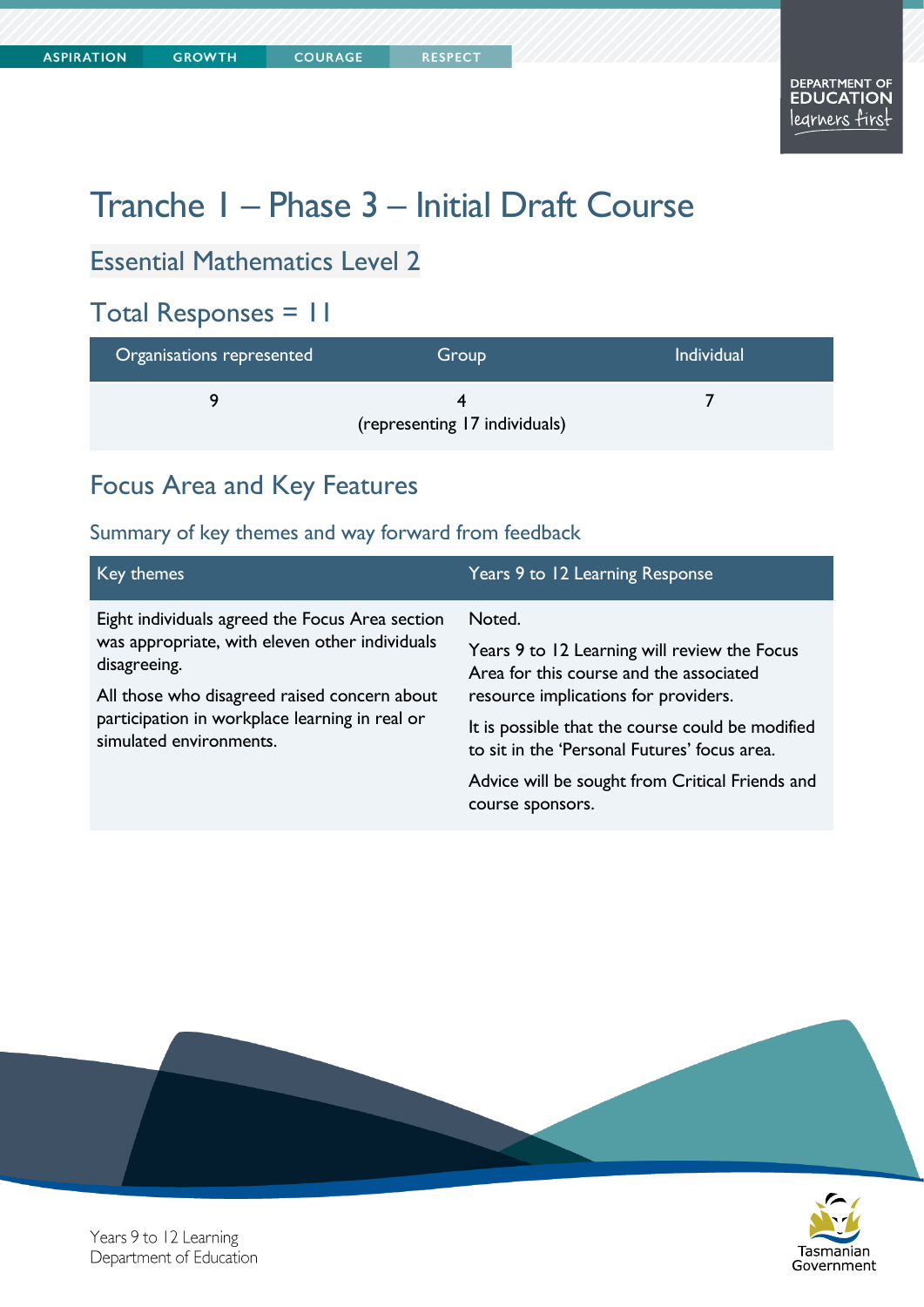# Course Rationale and Description

#### Summary of key themes and way forward from feedback

| Key themes                                                                                                                                                                                                                               | Years 9 to 12 Learning Response                                                                                                                                                           |
|------------------------------------------------------------------------------------------------------------------------------------------------------------------------------------------------------------------------------------------|-------------------------------------------------------------------------------------------------------------------------------------------------------------------------------------------|
| 19 individuals identified that the Rationale<br>indicated why the course is needed. None<br>disagreed.<br>Two individuals suggested the proposed course<br>does not fit the type of student who would<br>traditionally take this course. | Noted.<br>Continue with course development as planned<br>for this section and review the language used to<br>provide greatest possible clarity in the course<br>description for learners. |
| 14 individuals identified that the course<br>description gave a clear overview for learners,<br>while four disagreed.                                                                                                                    |                                                                                                                                                                                           |
| Of those who disagreed, the major concern was<br>that the literacy level of students undertaking<br>this course would make it difficult for them to<br>understand the current description.                                               |                                                                                                                                                                                           |

# Integration of General Capabilities

| Key themes                                                                                                                                                                     | Years 9 to 12 Learning Response                                                                                                         |
|--------------------------------------------------------------------------------------------------------------------------------------------------------------------------------|-----------------------------------------------------------------------------------------------------------------------------------------|
| Eight individuals suggested the identified                                                                                                                                     | Noted.                                                                                                                                  |
| General Capabilities (GCs) were appropriate<br>for the course while 11 suggested they were<br>not appropriate.                                                                 | Considering the proposed change to eight (8)<br>criteria in line with policy, the criteria will need<br>to be reviewed.                 |
| Equal numbers identified that they could or<br>could not see clearly how the GCs were<br>embedded in the course.                                                               | This will provide an opportunity to reconsider<br>the inclusion of Ethical Understanding and<br>Intercultural Understanding as embedded |
| Of those who did not agree the GCs were<br>appropriate, 10 individuals questioned the<br>inclusion of either or both Intercultural<br>Understanding and Ethical Understanding. | General Capabilities and to improve the explicit<br>detail about the other included General<br>Capabilities.                            |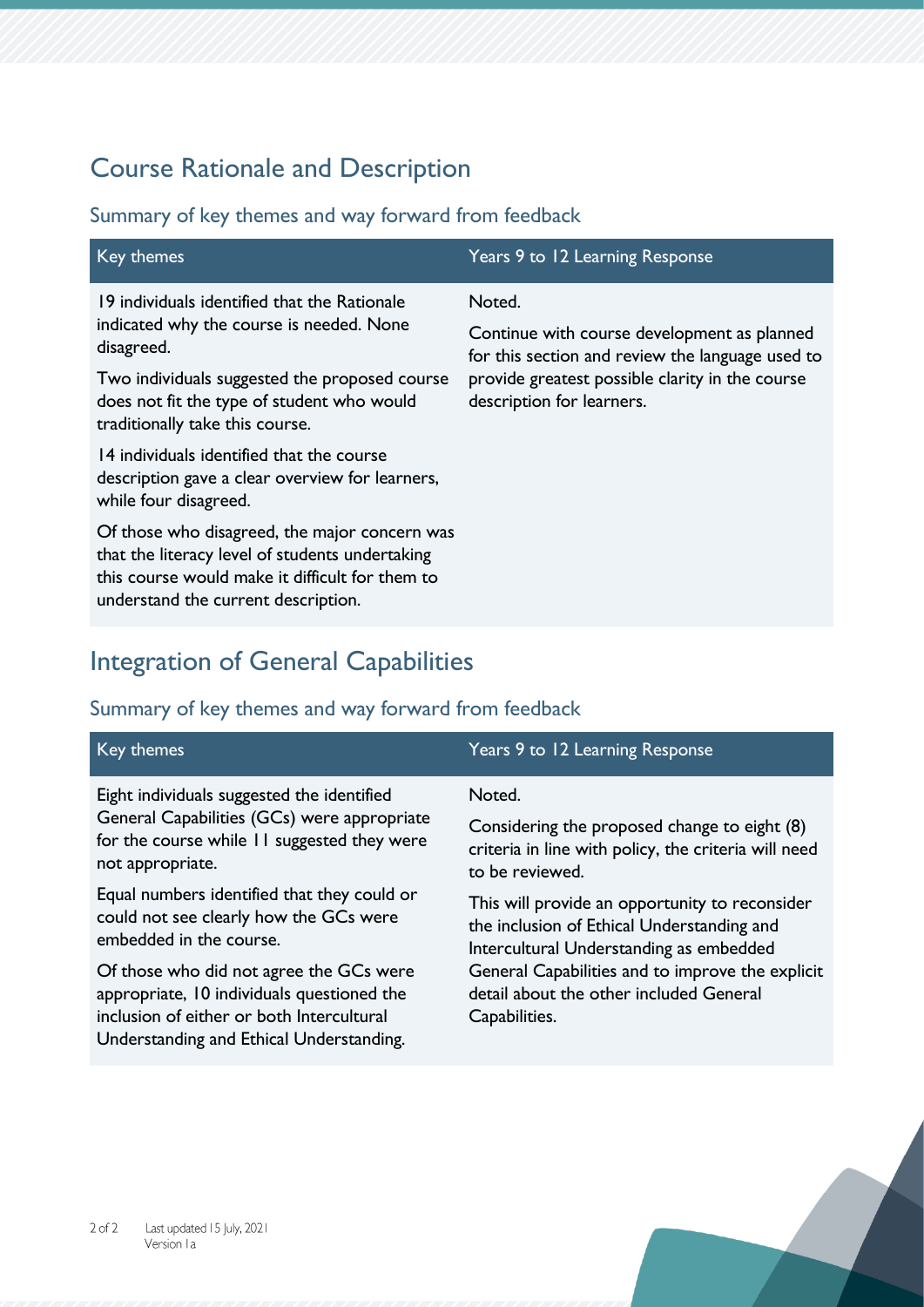# Pathways

## Summary of key themes and way forward from feedback

| Key themes                                                                                                                                                                                                                                                                                                     | Years 9 to 12 Learning Response                                                                                                                                                                                                                                                                                    |
|----------------------------------------------------------------------------------------------------------------------------------------------------------------------------------------------------------------------------------------------------------------------------------------------------------------|--------------------------------------------------------------------------------------------------------------------------------------------------------------------------------------------------------------------------------------------------------------------------------------------------------------------|
| 17 individuals suggested there were no major<br>pathways missing from the proposed course.<br>One individual disagreed, questioning what<br>course would be available for a learner who<br>achieved an 'E' rating in Year 10 and does not<br>meet the eligibility requirements for Essential<br>Maths Level 1. | Noted. Continue with course development as<br>planned, ensuring that the access requirements<br>for this course and Essential Mathematics Level<br>I do not preclude any student who has<br>achieved a 'D' or 'E' rating in Year 10<br>mathematics from transitioning into one of the<br>two offerings in Year 11. |
| One individual also questioned the need for an<br>additional course, Essential Mathematics Level 3.                                                                                                                                                                                                            | Noted. Years 9 to 12 Learning have a<br>responsibility to align with the Australian<br>Curriculum senior secondary frameworks,<br>which in this case means that Essential<br>Mathematics Units 1-4 would be addressed in<br>entirety. This will require two course offerings<br>to ensure all content is covered.  |

# Course Requirements

| Key themes                                                                                                                                                                                                                                                                                                                                                                                                   | Years 9 to 12 Learning Response                                                                                                                                                                                                                                                                                   |
|--------------------------------------------------------------------------------------------------------------------------------------------------------------------------------------------------------------------------------------------------------------------------------------------------------------------------------------------------------------------------------------------------------------|-------------------------------------------------------------------------------------------------------------------------------------------------------------------------------------------------------------------------------------------------------------------------------------------------------------------|
| 12 individuals agreed the access requirements<br>were clear and logical. Five disagreed.                                                                                                                                                                                                                                                                                                                     | Noted.                                                                                                                                                                                                                                                                                                            |
| Additionally, 17 individuals agreed the resource<br>requirements were clear. Two disagreed.                                                                                                                                                                                                                                                                                                                  |                                                                                                                                                                                                                                                                                                                   |
| Six individuals agreed the course requirements<br>would not provide any potentially unnecessary<br>barriers for teaching and learning. However, 13<br>indicated there would be potential barriers for<br>teaching and learning. The greatest concern was<br>the requirement for students to engage in real<br>or simulated workplace environments, noting<br>that this would require significant resourcing. | Noted. Years 9 to 12 Learning will review the<br>Focus Area for this course and the associated<br>resource implications for providers.<br>It is possible that the course could be modified<br>to sit in the 'Personal Futures' focus area.<br>Advice will be sought from Critical Friends and<br>course sponsors. |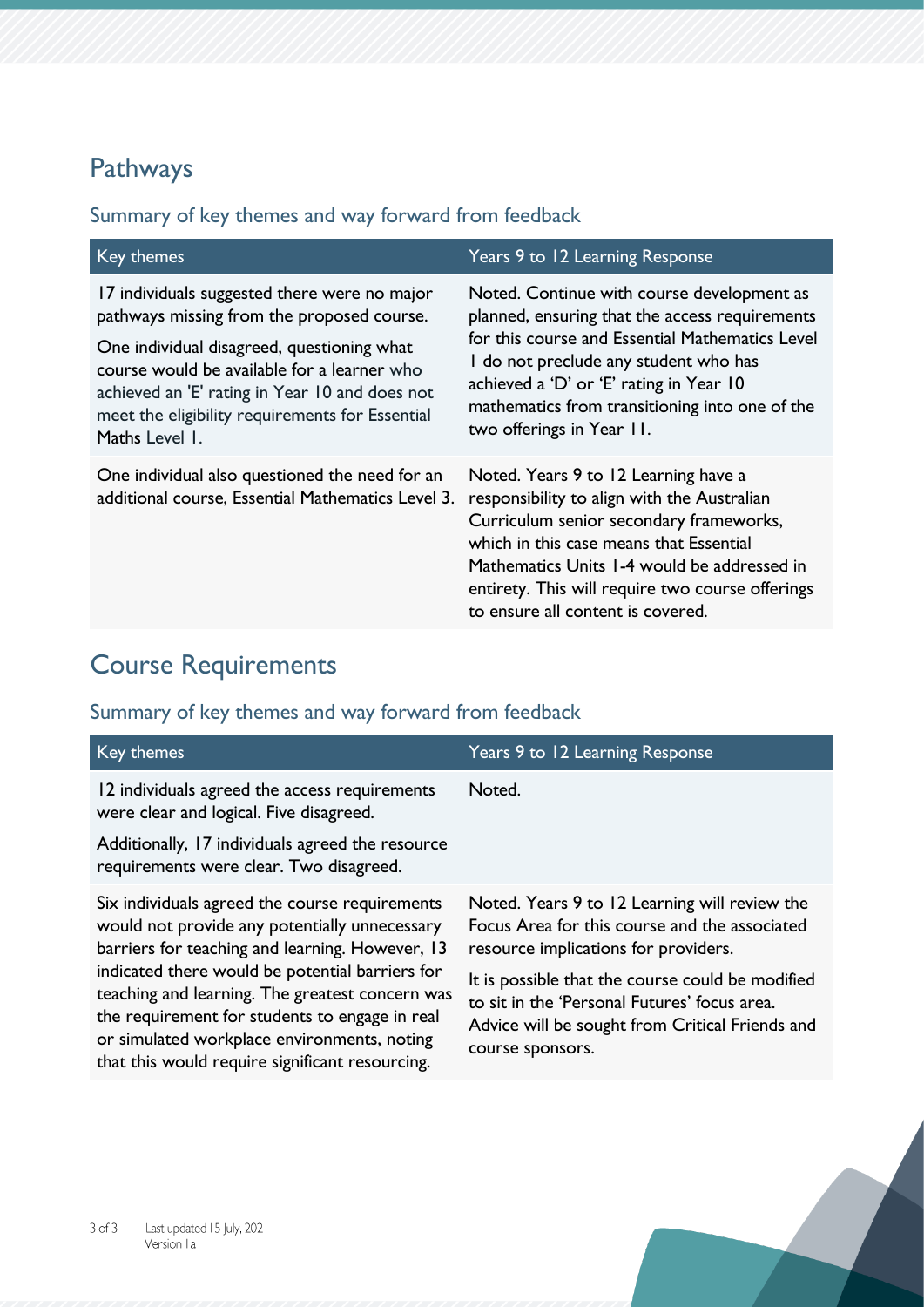Additionally, one individual suggested the literacy of many students will prevent them from accessing the final work requirements.

#### Key themes Themes Themes Themes Themes Themes Theory and Themes Themes Themes Themes Themes Themes Themes Themes Themes Themes Themes Themes Themes Themes Themes Themes Themes Themes Themes Themes Themes Themes Themes Them

#### Noted.

Engage Critical Friends and Sponsor Schools to review the areas of concern regarding work requirements in both this and other proposed courses. Align to provide the best possible requirements that promote consistent and measurable assessment of the learning outcomes that are aligned to the level of complexity for each course.

Consideration for the size, mode and timing of work requirements will be important to ensure students and teachers study/workload is fair and reasonable.

An additional factor for consideration will include alignment with other jurisdictions work requirement expectations.

## Course Structure, Delivery and Progression

| Key themes                                                                                                                                    | Years 9 to 12 Learning Response                                                     |
|-----------------------------------------------------------------------------------------------------------------------------------------------|-------------------------------------------------------------------------------------|
| 18 individuals agreed the course structure was                                                                                                | Noted.                                                                              |
| clear and logical. None disagreed.                                                                                                            | Review the language used in the developmental                                       |
| 15 individuals indicated the delivery sequence<br>was clear and logical. Four disagreed.                                                      | progression to remove any misleading or<br>contradictory statements to the delivery |
| 13 individuals indicated the developmental<br>progression was clear and logical. Five<br>disagreed.                                           | sequence.                                                                           |
| The major concern was that the delivery<br>sequence statement and developmental<br>progression statement were contradictory to<br>each other. |                                                                                     |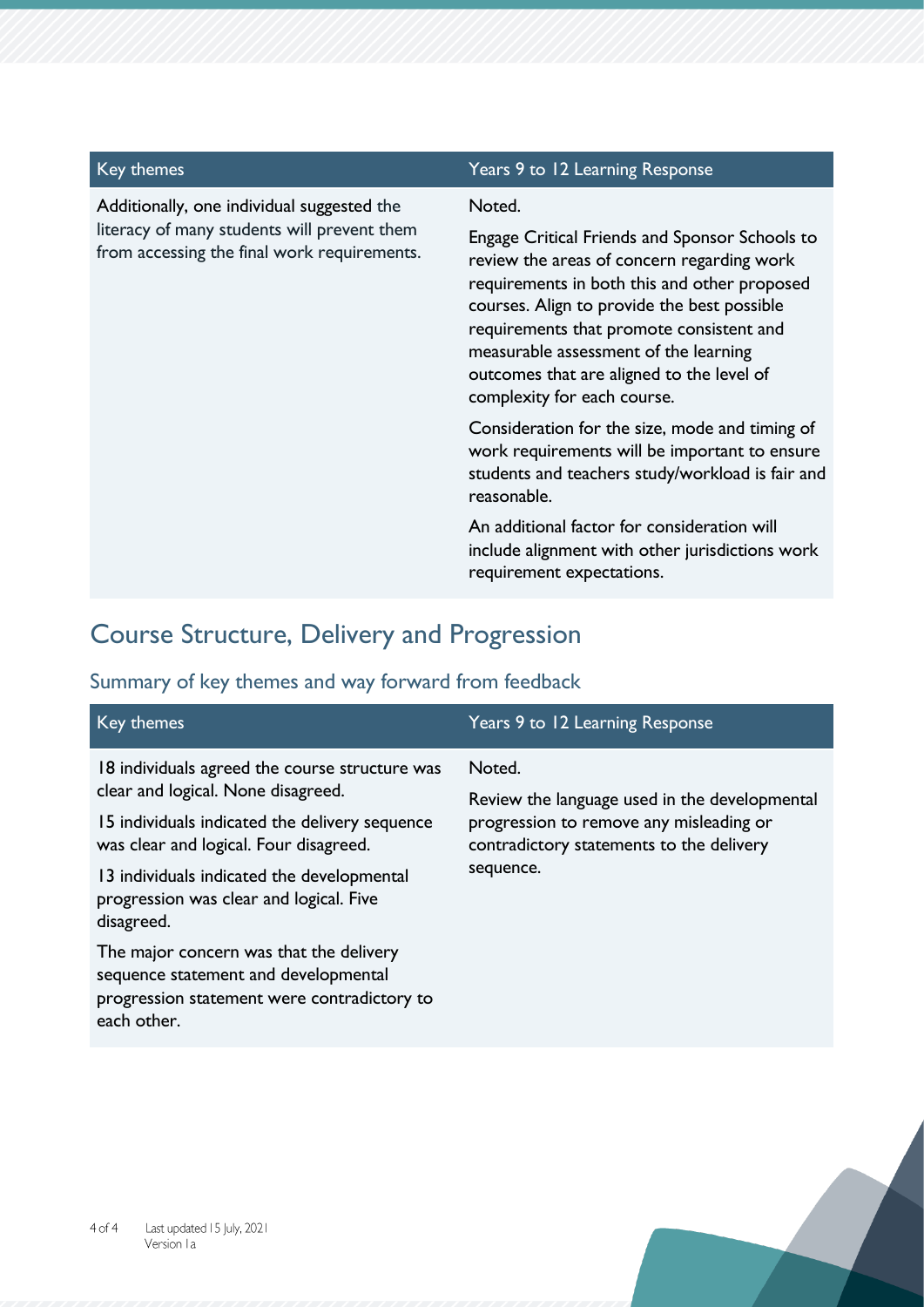# Module Content

## Summary of key themes and way forward from feedback

| Key themes                                                                                                                                                                                                                                                                                                                                                           | Years 9 to 12 Learning Response                                                                                                                                                                                                                                                                              |
|----------------------------------------------------------------------------------------------------------------------------------------------------------------------------------------------------------------------------------------------------------------------------------------------------------------------------------------------------------------------|--------------------------------------------------------------------------------------------------------------------------------------------------------------------------------------------------------------------------------------------------------------------------------------------------------------|
| Five individuals indicated the key knowledge and<br>skills were clear for each module. 14 disagreed.<br>Two individuals stated they could not explicitly<br>see the key features terminology in the<br>modules.<br>Eight individuals indicated the links between the<br>course content and the work-based learning<br>characteristics were not clear.                | Noted.<br>Years 9 to 12 Learning will review the Focus<br>Area for this course and the associated<br>resource implications on providers.<br>It is possible the course could be modified to sit<br>in the Personal Futures focus area. Advice will<br>be sought from Critical Friends and course<br>sponsors. |
| A minimum of 18 individuals indicated they<br>believed the key knowledge and skills were<br>clear for each module.<br>Only one individual stated the key knowledge<br>and skills were not clear for any of the three<br>modules, showing concern that students who<br>received a D in Year 10 maths would not cope<br>with the rigours of trigonometry and bearings. | Noted.<br>Continue with course development as planned.<br>Review inclusion of content relating to<br>trigonometry, Pythagoras' theorem, and<br>measurement, considering feedback received<br>across the suite of all Tranche I Mathematics<br>courses.                                                       |
| Additionally, two individuals indicated that<br>inclusion of 3D Pythagoras' theorem and<br>omission of volume/ capacity of cylinders were<br>points of difference from the current<br>Workplace Mathematics course.                                                                                                                                                  |                                                                                                                                                                                                                                                                                                              |

# Criteria and Standards

| Key themes                                                                                                                                    | Years 9 to 12 Learning Response               |
|-----------------------------------------------------------------------------------------------------------------------------------------------|-----------------------------------------------|
| 13 individuals indicated the criteria would<br>enable assessments of a learner's capability<br>against the learning outcomes. Five disagreed. | Suggestions from submissions have been noted. |
|                                                                                                                                               |                                               |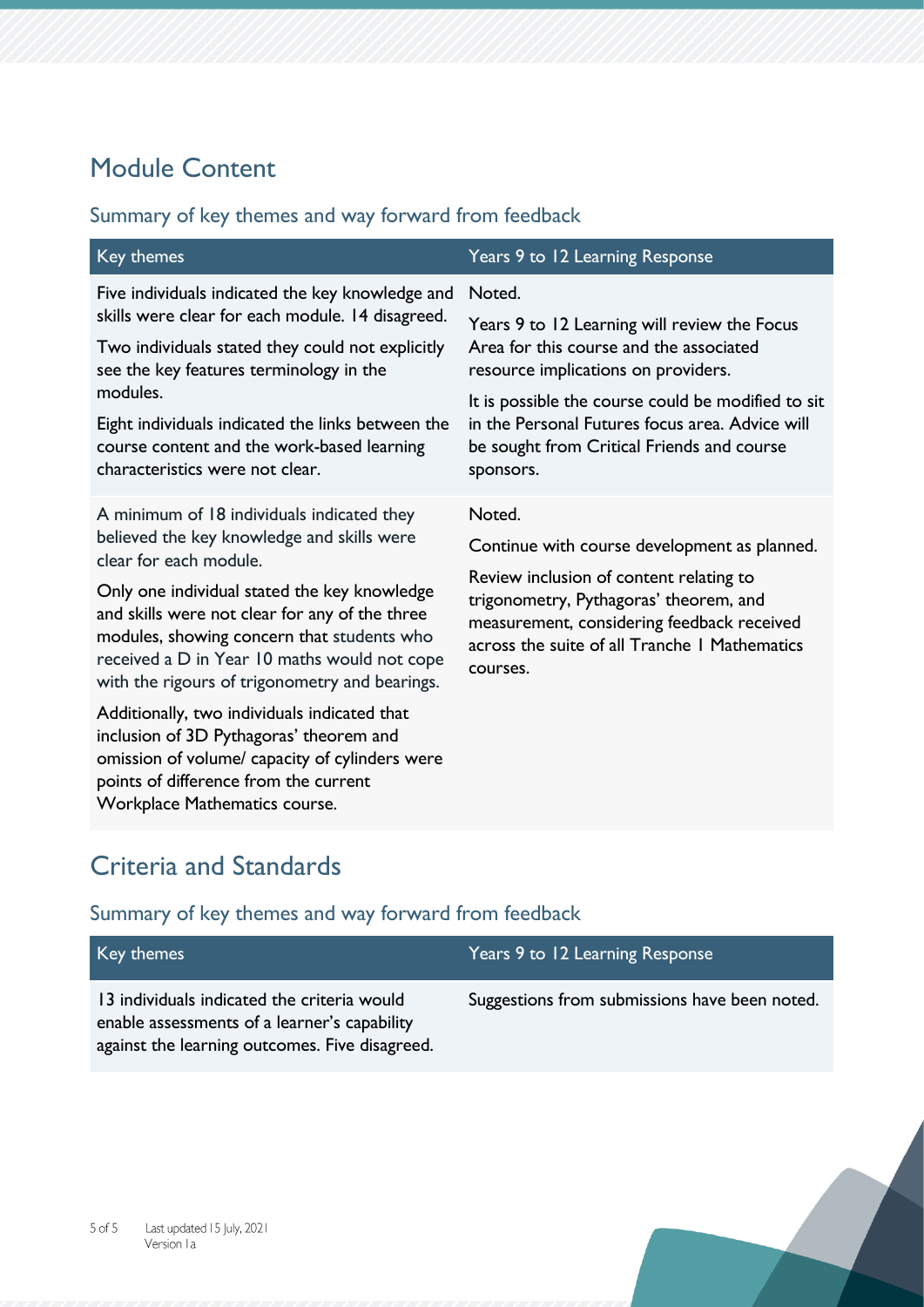Two individuals indicated significant professional learning will be needed as well as quality assurance to make sure all teachers are assessing to a similar level.

One individual raised concern that the criteria would mean that teaching content could become less of a priority. They suggested Criteria 2, 4 and 5 could be amalgamated and Criteria 1 could be split into one criterion per module which would have greater alignment with other discipline-based subjects such as Biology. Another individual raised a similar proposal regarding revision of criteria.

17 individuals raised concern about the 'focus criteria' for each module, with many suggesting that criteria assessing self-management and communication should be across all three modules. Some individuals indicated that if Criteria 1 was split for each module then that would become the logical 'focus criterion'.

Additionally, some raised concerns with individual elements within the proposed criteria and in some instances the entirety of Criterion 3.

#### Key themes Years 9 to 12 Learning Response

Considering the feedback received and the proposed change to eight (8) criteria in line with policy, the criteria will need to be reviewed.

Instances, where the language of individual elements/ criterion have been met with concern will be reviewed on a case-by-case basis and shared in Phase 4 course development.

This will involve engaging Critical Friends and Sponsor Schools to review the areas of concern regarding criteria and standards in both this, and other proposed courses. Align to provide the best possible assessment of the learning outcomes that is aligned to the Level of Complexity for each course.

## Appendix 1 - Line of Sight

| Key themes                                                               | Years 9 to 12 Learning Response                                                                                                                |
|--------------------------------------------------------------------------|------------------------------------------------------------------------------------------------------------------------------------------------|
| 18 individuals indicated the Line of Sight was<br>clear. None disagreed. | Ensure the Line of Sight remains clear upon<br>reviewing the content, criteria and standards for<br>Phase 4 of the course development process. |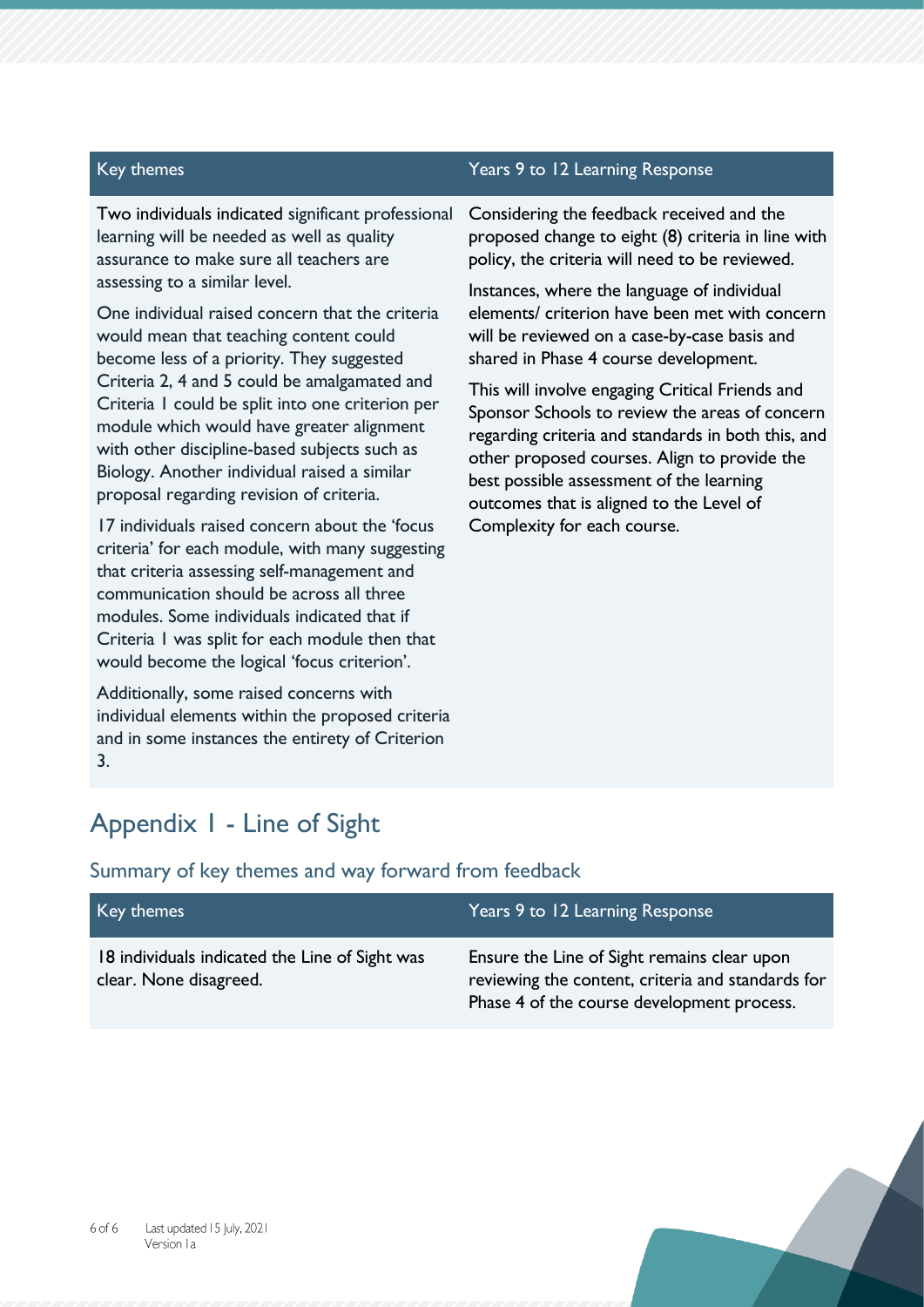# Appendix 2 – Alignment to Curriculum Frameworks

#### Summary of key themes and way forward from feedback

| Key themes                                                                                                                                                                                                                            | Years 9 to 12 Learning Response                                                                                                                                                                                                                                                         |
|---------------------------------------------------------------------------------------------------------------------------------------------------------------------------------------------------------------------------------------|-----------------------------------------------------------------------------------------------------------------------------------------------------------------------------------------------------------------------------------------------------------------------------------------|
| 16 individuals indicated the alignment to the<br>Australian Curriculum framework was useful.<br>One individual queried the relationship between<br>this course and the Australian Core Skills<br>Framework (ACSF) - Level 3 Numeracy. | Continue to refine the content to align to Level<br>2 complexity, and to best situate Tasmanian<br>learners to complete the content of the<br>Australian Curriculum Essential Mathematics<br>Units 1 and 2. This course will enable learners<br>to demonstrate ACSF - Level 3 Numeracy. |

# Appendix 3 – Work Requirements

#### Summary of key themes and way forward from feedback

| Key themes                                                                                                                                                                                                                                                                                                                                                                                                                                  | Years 9 to 12 Learning Response                                                                                                                                                                                                                                                                                                                                                                                                                                                                                                    |
|---------------------------------------------------------------------------------------------------------------------------------------------------------------------------------------------------------------------------------------------------------------------------------------------------------------------------------------------------------------------------------------------------------------------------------------------|------------------------------------------------------------------------------------------------------------------------------------------------------------------------------------------------------------------------------------------------------------------------------------------------------------------------------------------------------------------------------------------------------------------------------------------------------------------------------------------------------------------------------------|
| Thirteen, 13, and 11 individuals indicated the<br>Work Requirements were not appropriate for<br>Module 1, 2 and 3 respectively.<br>One area of concern was the literacy demand<br>of the course while the overall time obligation<br>for Work Requirements was also raised.<br>Some individuals were supportive of a reflective<br>journal as a teaching and learning tool but were<br>concerned about its use for summative<br>assessment. | Engage Critical Friends and Sponsor Schools to<br>review the areas of concern regarding work<br>requirements in both this and other proposed<br>courses. Align to provide the best possible<br>requirements that promote consistent and<br>measurable assessment of the learning<br>outcomes that are aligned to the level of<br>complexity for each course.<br>Consideration for the size, mode and timing of<br>Work Requirements will be important to<br>ensure students and teachers study/workload is<br>fair and reasonable. |
|                                                                                                                                                                                                                                                                                                                                                                                                                                             | An additional factor for consideration will<br>include alignment with other jurisdictions work                                                                                                                                                                                                                                                                                                                                                                                                                                     |

requirement expectations.